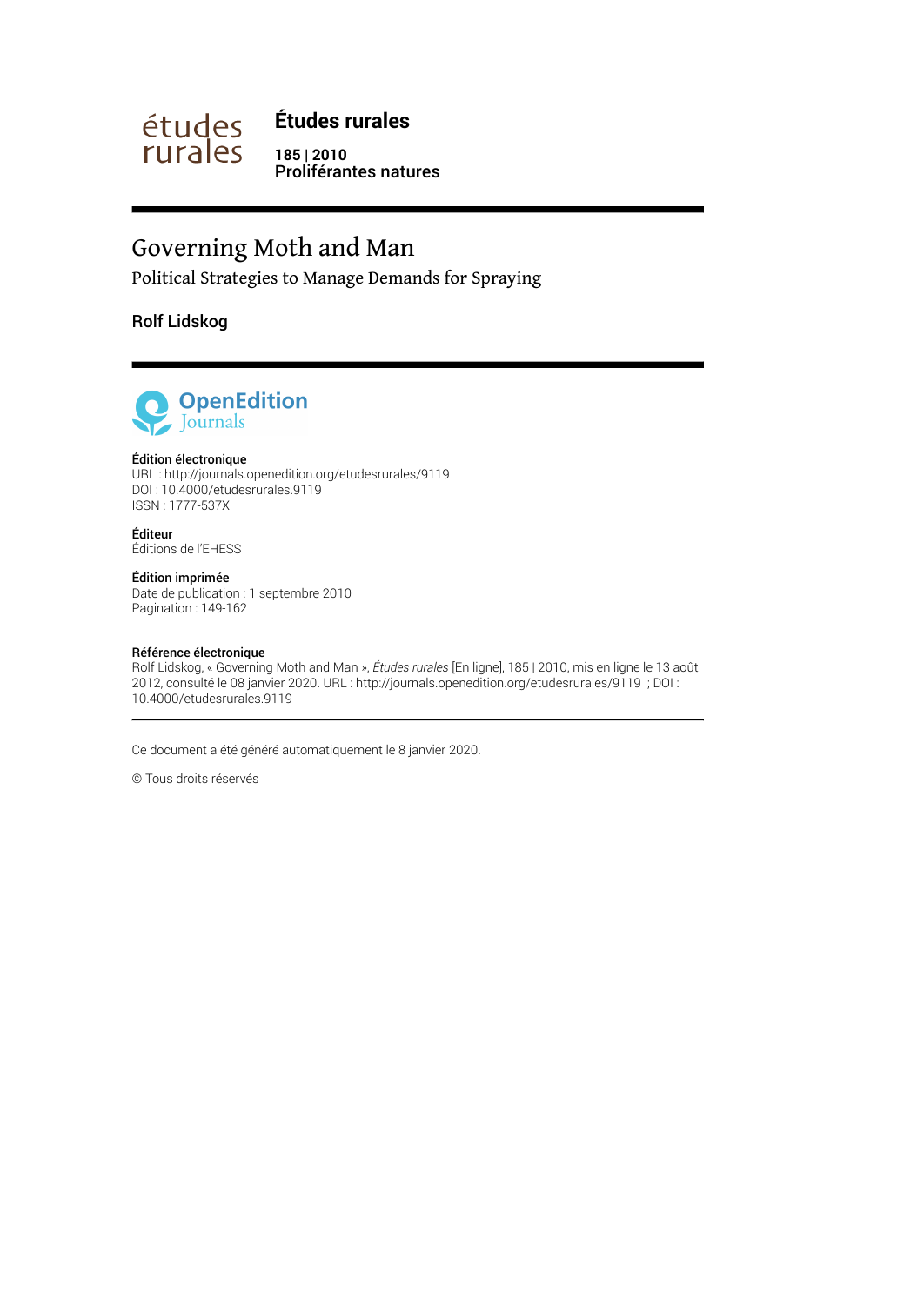# Governing Moth and Man

Political Strategies to Manage Demands for Spraying

#### Rolf Lidskog

- 1 WE ARE CONSTANTLY HEARING OF a wounded planet in need of urgent human action. Through our patterns of production and consumption, we are facing problems such as resource depletion, climate change, deforestation, and desertification. The challenge is to create ecologically sustainable development for all regions of the world and for future generations, and this should be a type of development that does not threaten the survival of non-human species.
- 2 Parallel to this discursive understanding of the human-nature relationship, there is an understanding that nature sometimes gets out of balance and that people must correct it. If it were possible, geophysical disasters (e.g., volcanic eruptions, tsunamis, and hurricanes) would be prevented and pandemics and other diseases eliminated. However, the discourse of a nature that threatens people does not necessarily concern issues of life and death. Often enough, this discourse concerns a threat to industrial development, people's wellbeing, or a valuable landscape, making nature (or part of it) into an enemy to be managed. Thus, there may be a need to control, regulate, and protect nature, sometimes in the name of a landscape or habitat, at other times in the name of a locality or commercial activity.
- 3 This paper analyses a case of insect outbreak in a limited geographical area, an outbreak causing human allergic reactions. Through an interview study of key actors in the political process, the considerations and handling of the issue are analysed, including the actors' conceptualizations of the problem and proposed remedies. Particular attention is paid to the strategies the responsible agencies developed for managing the local residents' calls for spraying.
- The paper consists of six sections, including this introduction. The next section presents the theoretical approach in detail, emphasizing the performative aspects of regulation (i.e., that regulation invents not only rules but also objects); it also presents information about the method used. The third section presents the empirical case while the fourth presents the two main definitions of the problem, one advocated by authorities and another by local residents. The fifth section analyzes the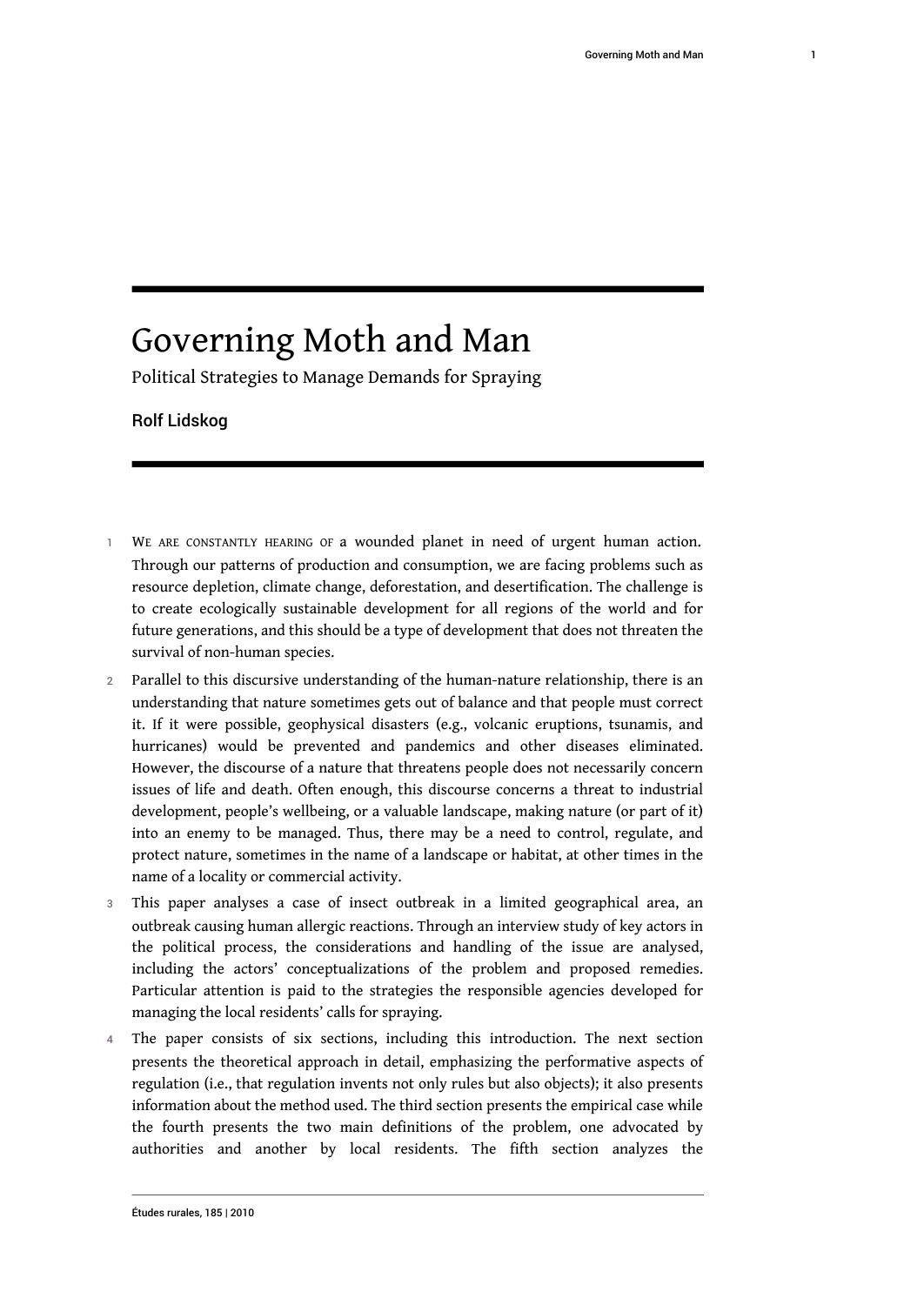conceptualizations, strategies, and actions of key actors in the political process. In particular, it focuses on how the authorities managed the residents' requests for spraying. The concluding section states that the responsible agencies tried to render not only the moths, but the people, governable. By inventing complexity and enacting uncertainty, these agencies succeeded in constructing a regulatory object poorly designed for human intervention. However, this regulatory object is not immutable, so local residents – supported by new allies – may reconfigure it in the future.

# Regulation: Inventing Rules and Objects

- 5 Politics concerns the power to influence society, to direct it by restricting certain activities and enabling others. This is largely done by developing regulation. However, regulation not only governs specific objects, but is also deeply involved in constructing them. Explicitly or implicitly, regulation creates demarcations and draws boundaries that make objects appear hazardous or harmless, risky or safe, natural or unnatural, important or unimportant. Regulatory processes concern the construction of who and what deserve protection, and why and how. Regulation is thus performative, encompassing the invention of both rules and regulatory objects.
- 6 In this sense, regulation should be understood as discursively constituted [Rose 1999; Fischer 2003; Hajer and Wagenaar 2003], implying that the analysis of regulatory processes should focus on how actors struggle to promote their preferred definitions of reality. Issues are made governable by actors influencing the construction of reality and ascribing meaning to specific issues. Hence, regulation is directed not only towards regulatory objects, but also towards organizations and people [Power 2007].
- 7 This paper examines how actors tried to render a complex and ambiguous issue governable. The empirical material of the study comprises 21 interviews with key actors in the political process. Respondents were selected from three settings: the people most often interviewed in two local daily newspapers between August 2004 and September 2006; participants in a group of decision-makers and local stakeholders organized by the County Administrative Board (CAB) from 2004 onwards; and local politicians responsible for the issue from 2004 onwards. This selection means that the respondents consist of local politicians, local and regional civil servants, and local stakeholders and residents. Three interview studies were carried out: before and after the 2006 outbreak and before the 2008 outbreak. Besides this empirical material, public records at the municipal and county levels as well as the content of the two local dailies were also analysed. These public records and newspaper articles, however, served only as background material.
- 8 Individual semi-structured interviews were performed. A funnelling technique was used. First, fairly open-ended questions were posed in order to ascertain the respondents' own definitions of the situation; thereafter, narrower, more specific questions were asked about the interviewees' viewpoints (including risks associated with various proposals for handling the situation), their evaluation of the process, the various actors involved and their strategies, and the possible future development of the issue [Smith and Osborn 2003]. The interviews, which were 30-60 minutes long, were tape-recorded and transcribed verbatim. A qualitative analysis of the interview transcriptions was conducted to reconstruct the respondents' views of the problem,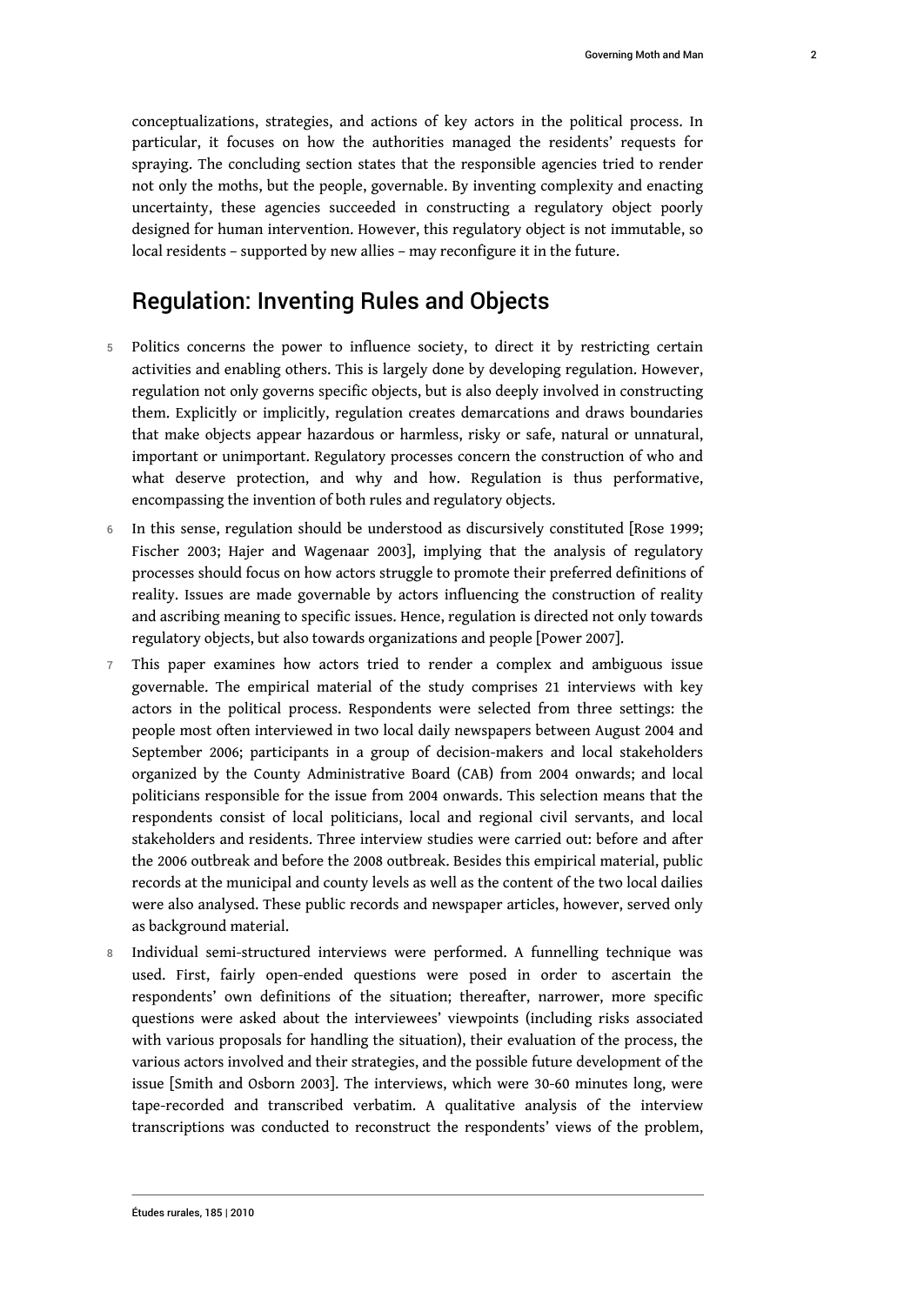their proposed solutions to it, how they evaluated other viewpoints, and how they acted to advance their own proposal.

- 9 The empirical material is used in two ways. In the fourth section, the actors' various problem definitions are presented, definitions based on what the actors explicitly said in interview, and quotations are used to illustrate their ways of reasoning. In the fifth section, attention is turned to the mechanisms – discursive strategies – brought into play by the responsible agencies to manage the local residents' call for spraying. These mechanisms are not necessarily consciously developed and used by the respondents, but are constructed by analysing the respondents' way of reasoning.
- 10 Studying a conflict or controversy means the researcher faces a situation with at least two camps, each including actors representing a heterogeneous interest [Melucci 1989]. Local opposition – as well as governmental agencies and political organizations – comprises a coalition of interests with very different purposes. This study, however, does not focus on the variations between individuals in a category, but instead on the shared problem definition. Notably, the respondents consisted of elites, in the sense of spokespeople for wider groups of people or representatives of organizations. This implies that the respondents were used to being interviewed and to formulating statements and standpoints in public. Accordingly, the interviewer always had to keep in mind that the interview might be used strategically by the respondents to frame the issue in a way they believed would favour their struggle [Berry 2002; Odendahl and Shaw 2002; Desmond 2004]. As an interviewer, I handled this by preparing the interviews carefully [Richards 1996], not least by trying to grasp the issue thoroughly by reading public records, the two local dailies, and scientific investigations of the northern pine processionary moth.

## The Problem: An Insect Outbreak

- <sup>11</sup>The northern pine processionary moth (NPPM), *Thaumetopoea pinivora,* occurs in pine forests on poor soils where the larvae feed on pine needles. Larvae of the moth release urticating hairs that can cause severe allergic reactions in people [Fagrell *et al.* 2008]. The moth has a two-year development cycle on Gotland, with high larval densities in even years. The outbreak is concentrated in a small, 4,000 ha area of southern Gotland, an island located in the Baltic Sea off the southeast coast of Sweden. The moth has been present on Gotland for at least several decades, but has never occurred in such high numbers as in recent years. It is unknown why the population has recently reached such a high density and why the distribution is limited to the area in question. Accurate predictions concerning the moth populations are impossible, though entomologists feel the insect density in the area will likely remain very high, at least in the near future, implying great nuisance for those living in or visiting the area [Aimi *et al.* 2008].
- 12 Local medical institutions on Gotland have reported patients suffering serious allergic reactions. In highly infested areas, owners of summerhouses were reported to have left their properties and residents with outdoor jobs were unable to perform their daily tasks. In 2004, demands were made that the political system should deal with the problem by substantially suppressing or eradicating the insect population.
- 13 At the same time, there are concerns that using insecticide against the NPPM population may have side effects on other organisms, as southern Gotland has unusually high biodiversity with several rare butterflies and moths, including red-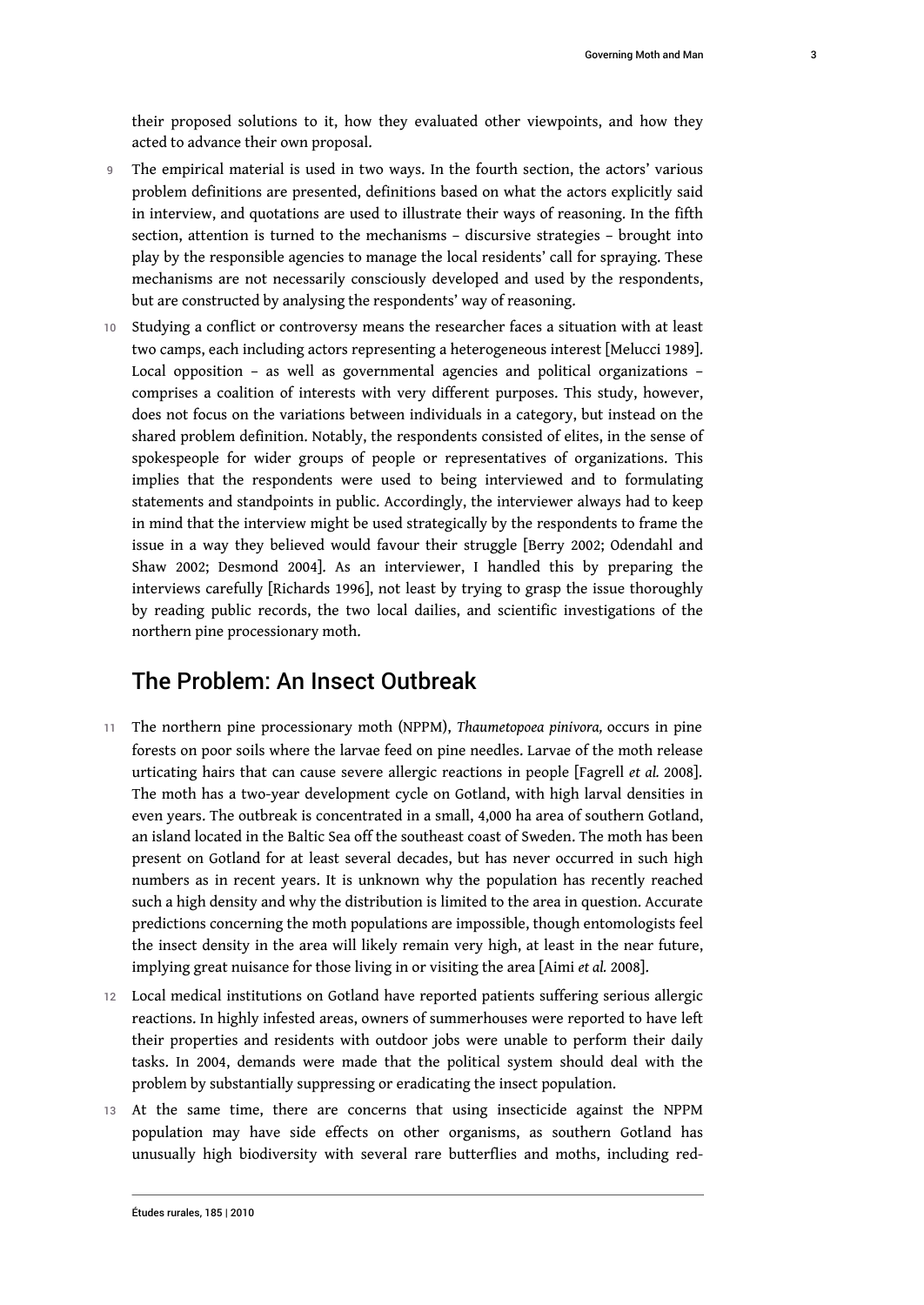listed ones. Gotland is a very attractive place to be in summer, so the exposed group comprises not only farmers and other year-round residents, but also summer cottagers and tourists. The summer cottagers possess considerable resources and have been very active in pressing the public agencies to act. Many summer cottages are located near the pine forest, implying high exposure to NPPM. Besides this spatial aspect, there is also a temporal one: whereas other residents of the affected areas (except for farmers) may go elsewhere on holiday, the summer cottagers live here precisely when the urticating hair is shed by NPPM.

#### Political Response to the Problem

- 14 In fall 2004, a preliminary meeting was held between stakeholders and authorities, including CAB representatives, the CAB chair, and the municipal environmental health committee. Local stakeholders (representatives of local industry, farmers, and residents) also attended the meeting, constituting a group that has met repeatedly since 2004. At the meeting, the possibility of pesticide spraying was discussed but no concrete measures were decided on. It was agreed that the CAB would coordinate upcoming efforts to improve its knowledge of the severity, scope, and trajectory of the NPPM problem. The CAB and municipality engaged ecological researchers from a university to gain knowledge of the NPPM population. In the report they produced, four action scenarios were discussed: i) wait and see, and let natural predators handle the NPPM; ii) clearing pine trees adjacent to roads and houses; iii) clearing and limited control with the microbial insecticide *Bacillus thuringiensis (Btk);* and iv) full-scale spraying with *Btk,* leading to reduction but not extermination of the NPPM.
- 15 Demands for concrete control efforts on the part of authorities were repeated and reinforced by local stakeholders. The CAB reply was that no NPPM control efforts would be made in 2005, and that the NPPM population might be regulated by natural predators. The CAB granted € 14,000 to study NPPM ecology, building the knowledge base for formulating future action decisions.
- 16 The municipal central administrative office responded to repeated demands for control efforts by stating that the problem was not perceived as a general municipal matter, so the municipality would not take part in any spraying with biocides. Furthermore, it was stated that no control with biocides should take place at all, a standpoint justified by the precautionary principle set forth in the Swedish Environmental Code.
- 17 Local stakeholders were dissatisfied with these responses and made further demands for full-scale intervention, and they framed the NPPM problem as a truly political problem. Instead of communicating via civil servants, the demands were directed to the politicians on the municipal board. In April, the municipal board accommodated the local stakeholders by deciding to grant  $\epsilon$  14,000 for limited spraying. In the decision, the municipal board stipulated that the local stakeholders must organize the control intervention themselves and assume responsibility for executing the work. The Swedish Chemicals Agency gave permission for a test spraying [Uggla 2010], and in May, the stakeholders conducted the spraying using a tractor-pulled unit. The evaluation report concluded that the spraying produced surprisingly low mortality rates among the NPPM larvae [Larsson 2006].
- 18 In summer 2006, local media reported that the problems caused by the NPPM larvae were considerable and that the concentration was even higher than in 2004. In an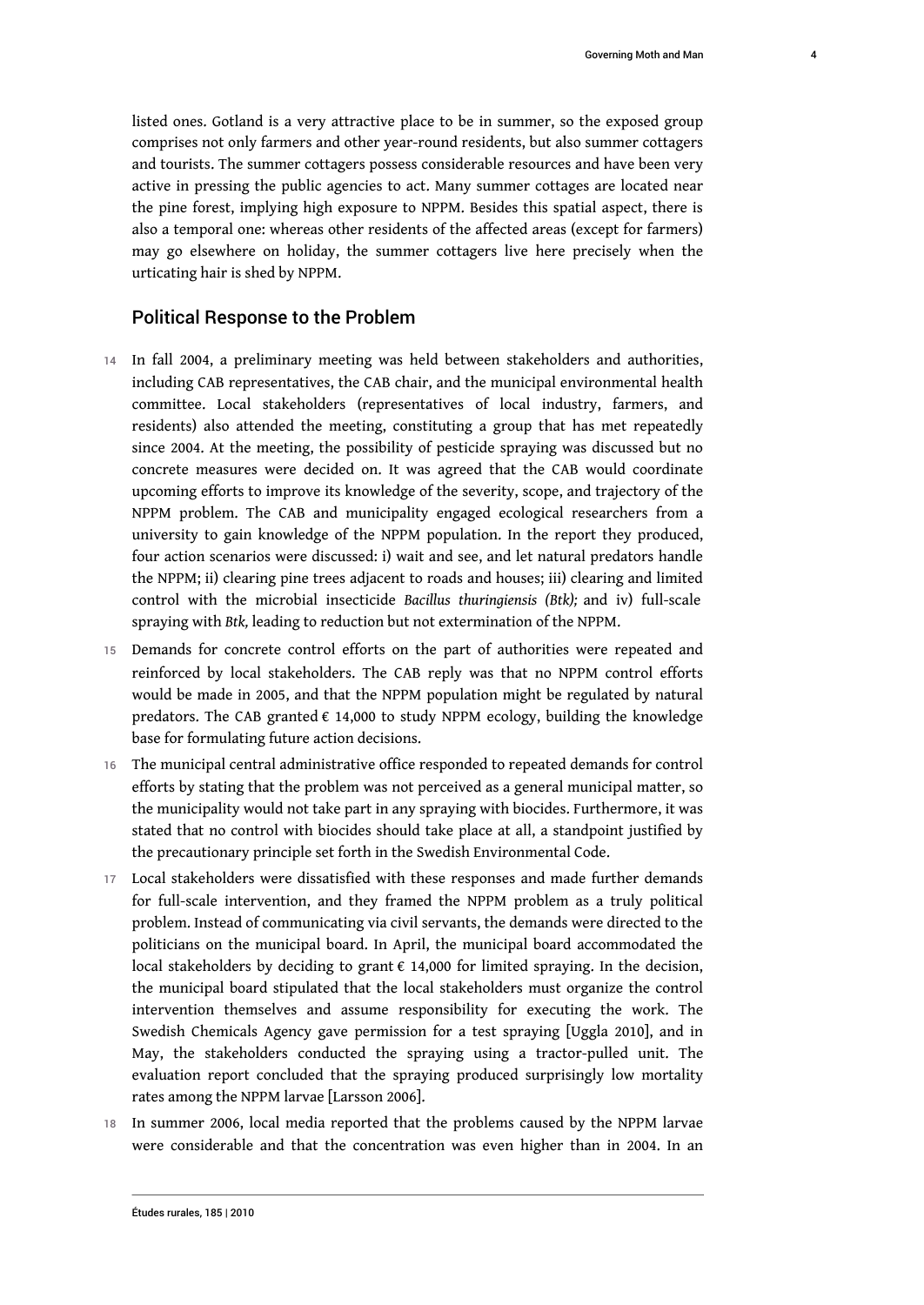opinion piece in a local daily, the CAB chair and the chair of the municipal board stated that more knowledge of the NPPM problem was needed before any action could be taken.

19 In spring 2008, local residents made new demands concerning spraying to limit a possible outbreak in summer 2008. The municipality decided not to spray, and the outbreak turned out to be less severe than in 2004 and 2006. However, there were no scientific grounds to believe this represented the start of an ongoing population decline; instead, it was believed to have been caused by specific climate conditions in spring 2008 that limited population growth. In summer 2009, there were more larvae than forecast and the current prognosis is that 2010 will have an outbreak.

## Different Understandings of the Problem

- 20 Analysis of the interview material indicates two main definitions of the problem, one advocated by "local residents" and one by "local politicians and civil servants". In the following, these competing understandings with their associated claims are presented.
- 21 The "local residents" had a very clear problem definition: NPPM was a severe nuisance and had to be controlled. There is a microbial insecticide (i.e., *Btk)* appropriate for the task, which is much more specific than synthetic insecticides and has been used elsewhere in similar cases. The government bodies should be responsible for controlling NPPM. This problem definition is conveyed by two residents of the affected area:

We think it's a problem for everyone – for tourists and others – everyone visiting the area. It's not just those of us who live here and our guests, but there are masses of people – school trips throughout the spring, and the like (a farmer representing The Local Farmers Association, 14 May 2008).

There are two aspects to what I remember. First, there was of course the agony itself. And we had no real, had no real idea of when it would stop, or to what extent it would continue [... ] That was one aspect. The other aspect was the trouble it could create for business. There were, after all, two groups. Then, of course, for tourism and the tourism companies. But if you can't be here on vacation, then you won't use our resources or the services we offer tourists. And then it was the farmers who turned out to have, to have great trouble (a local resident representing Local Business and Trade, 28 April 2008).

22 The "political representatives and civil servants" had a broader and vaguer definition of the problem. They pondered what kind of problem it was, and how to respond to it. For them, NPPM was not only a nuisance (causing allergic reactions) that could easily be resolved through spraying or other abatements. To them, the issue invoked several other considerations: should it be seen as a private matter for which individuals were responsible, or a public concern calling for political intervention? How important was it compared with other issues and, if it was a severe problem calling for public action, what should be done? As they put it:

And then we realized quite soon that this was not a simple problem, that there were no simple measures to deal with this problem [... ] and there was in fact little knowledge of it (former head of the agricultural division, CAB, 22 May 2008).

Yes, there is conflict between people who are crying out for help and the government functions that exist and do not really know what to do. Since there are no methods to eradicate or control this in a good way. So there is conflict between the population and the municipality (head of the local environmental health committee, 7 May 2008).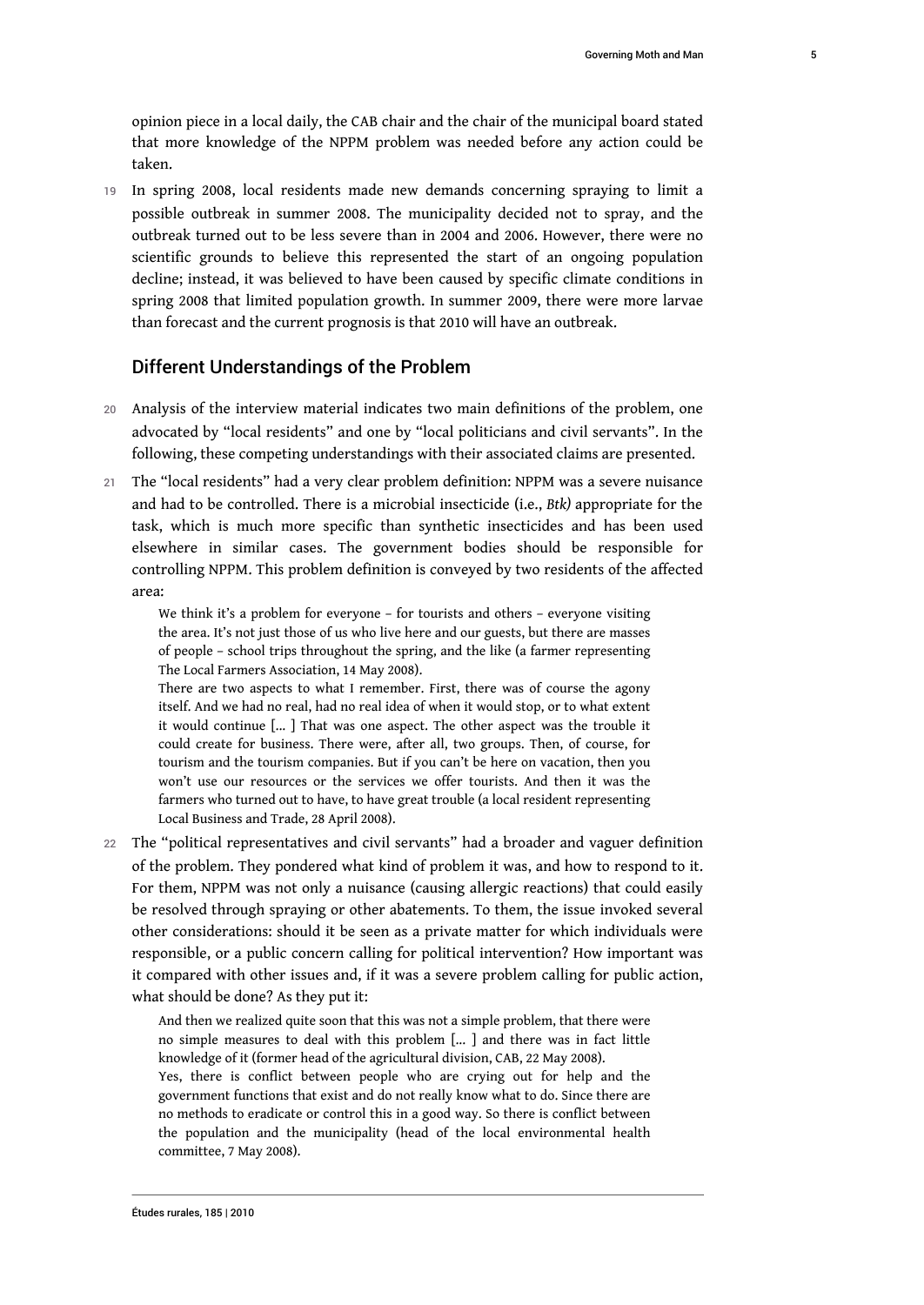This is a new problem and it is not linked to the economy – that is to say, that with x amount of money we can solve the problem – but it is at a completely different level and it's not easy to grasp, not easy to solve (local politician, Social Democratic Party, former chairman of the health and medical board, 29 April 2008).

23 The local residents felt that the municipality and CAB were avoiding taking responsibility for the situation, that they did not understand the seriousness of the problem and instead put the responsibility for action on the local residents or local landowners:

The response we received from both the municipality and county was that this was not a social problem, but that it was our problem. They did not say so openly, but it could be read between the lines [... ] In this situation, the county administrative board pushed it away, and in its response said that it was the landowners and possibly the municipality that were responsible. Then we wrote to the municipality and asked if now they could do the spraying, and we told them what areas should be tackled [... ] Then we got back the answer that it was not the municipality's responsibility. We felt like we had contacted the municipality about having a hornet's nest in the toilet, that this was not a public problem, but a problem we should actually take care of ourselves. But it was not that kind of problem, and we did not like the situation (a local resident representing Local Business and Trade, 22 May 2006).

All he [a local politician] basically said was that they had nothing to do with this at all. To do anything on their part they needed notification that someone had problems with this, and in that case, they maybe should consider going and looking at the area. And if it then was deemed a problem, in principle they should be able to inform landowners that they would fix it in accordance with legislation. But it was an issue of opinion. But he, he didn't think it was an emergency that he should keep on top of. So he didn't consider doing anything (a farmer representing The Local Farmers Association, 14 May 2008).

<sup>24</sup>Furthermore, the CAB and municipal representatives were not convinced that *Btk* was the proper remedy, and emphasized uncertainty concerning its consequences, in terms of both effects on NPPM and side effects on non-target species:

You cannot do whatever you want. There are a lot of other beneficial insects and other creatures that should be taken into account [... ] Southern Gotland, if you look at it from an environmental and nature conservation point of view, is one of the most valuable in the country [... ] And this means that such an abatement measure affects not only the pine processionary moth, but also other butterfly larvae that happen to be there at the time. So there are an awful lot of factors to consider before coming to such a drastic decision (former head of the agricultural division, CAB, 22 May 2008).

I have some competence in ecology. I have studied environment management, so I suspect that when we humans try to intervene and fix something, it is not certain that it has the intended effect or perhaps it is found that the effects it has on the species or the area are not desirable. That is, spraying can indeed destroy the population of other species and especially those who may be red-listed (local politician, 29 April 2008).

25 At the same time as governmental bodies were pondering how to define the issue, these bodies were receiving claims from the affected people. These claims exerted pressure on them, and were also seen by them as a part of the problem:

Down on south Gotland there are strong interest organizations. It is partly the local population who lives down there, but here there are a fair number of summer residents. Some of them have been very prominent in public life, are experienced, and can make their voices heard and express claims in a way that puts the authorities to a rather tough test. And they, the interest groups, have been very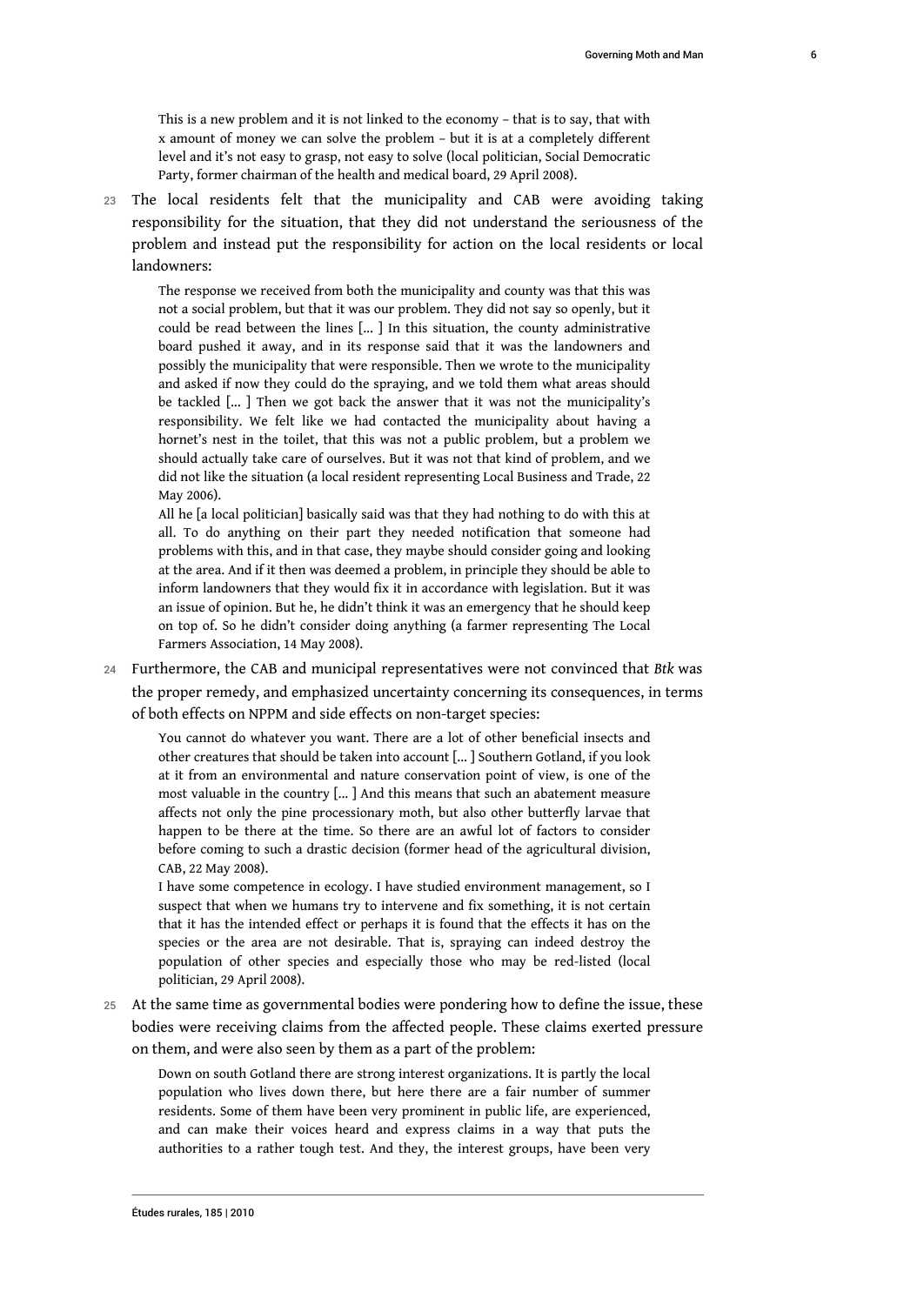clear. They are people with links to, among others, political life, both nationally and regionally [... ] Yes, so this strong group wants us to "do something." And, indeed, the trouble for us is that we do not have any instruments to do anything with. And so it becomes one-sided, in that they easily drive us, both the municipal and county administrations, in front of them and say: "Now you have to do something." [But] we have no instruments to do anything with (head of the agricultural division, CAB, 8 May 2008).

26 However, this asymmetry – a strong pressure group of affected people, and a rather nonplussed group of politicians and civil servants – did not work in favour of the local claims. As one local resident put it:

We've argued then, and it's my personal opinion, that it would be extremely easy if the municipality and county administrative board had their own small group. They do not need to meet every month, maybe once a year or so, to keep the issue warm. And together they should draw up a strategy that includes "the worst case." But I can't understand why they don't do that. I don't understand it – I think it would be so easy. I mean, of course you make strategies for everything else. And this is nothing – they've had plenty of time to do it (local resident and representative of Local Business and Trade, 28 April 2008).

27 Thus, there is reason to ask why the local residents have not succeeded in garnering support for their claims, which is the focus of the next section.

# Mechanisms for Managing Opposing Claims

28 Based on an analysis of the interviews, four different mechanisms were identified that served to frame the issue in a way that enabled local and regional authorities to decide to not spray, despite strong local claims and social mobilization in favour of spraying. These mechanisms were constructed in the analysis of the respondents' way of reasoning, and not necessarily consciously used by them.

## Emphasizing Scientific Uncertainty

- 29 To make vague and multifarious phenomena manageable, their complexity must be reduced and the uncertainties associated with them dispelled or at least made manageable [Irwin and Michael 2003; Lidskog 2008; Renn 2008]. In many cases, science and expert knowledge are associated with the potential to reduce complexity, thereby making issues manageable. As a way to make this issue manageable, ecological experts were enrolled by the CAB to identify the options for reducing the insect population. As stated above, four action strategies were presented: wait and see, clearing pine trees, restricted spraying, and full-scale spraying. They were all presented as associated with uncertainties concerning their effectiveness and unforeseen consequences.
- 30 Spraying appeared to be the strategy that those affected or at least those who were active in the public and political debate – advocated most strongly. However, this option was problematized by the responsible agencies. In particular, three objections to spraying were articulated.
- 31 First, the unintended side effects of spraying were cited. Even though the biological control agent *Btk* is much more specific than synthetic insecticides, it is not completely specific to one particular insect species. This means that *Btk* may kill a range of moth and butterfly larvae that are actively feeding at the time of application. on south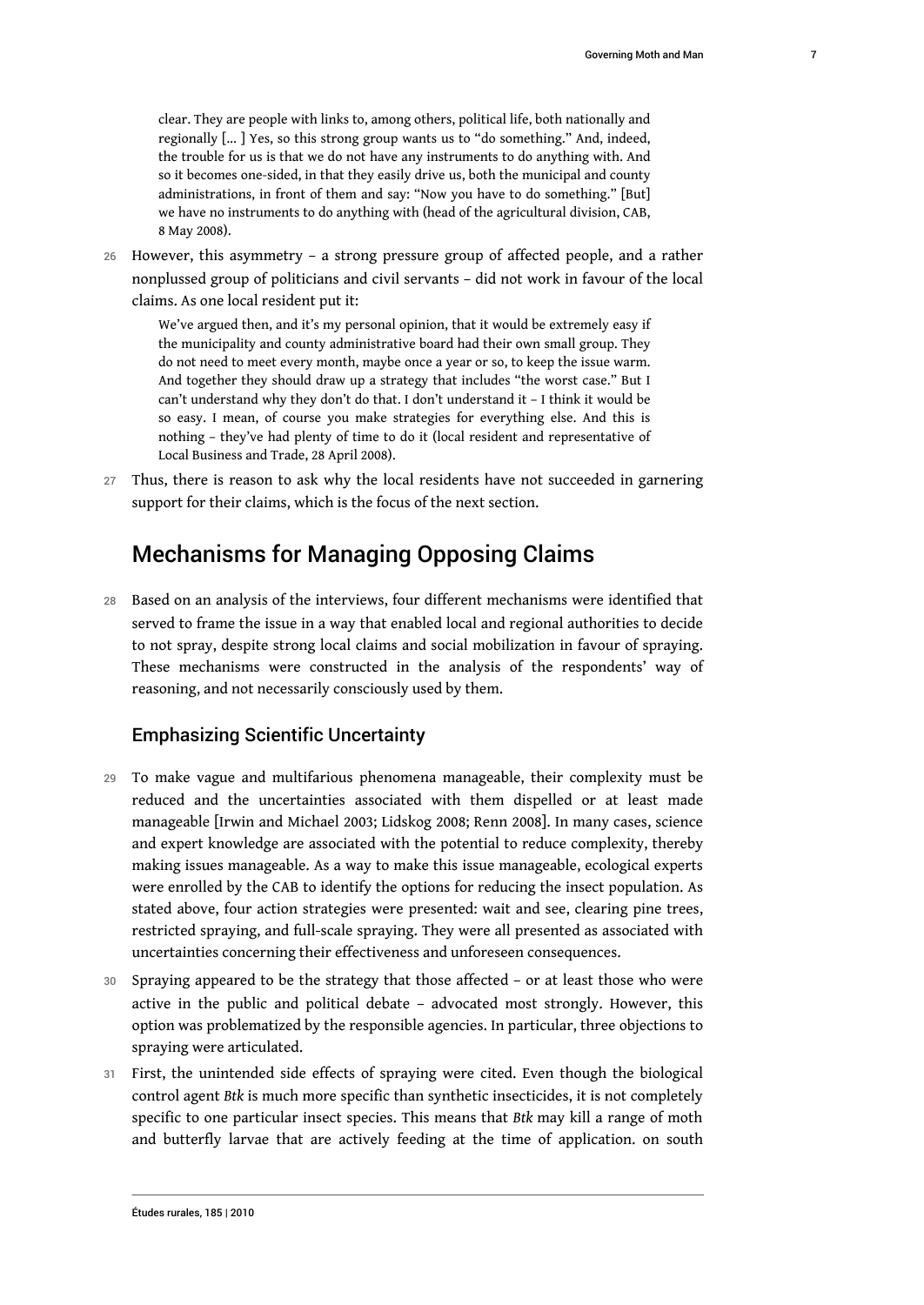Gotland, several rare species of moths and butterflies might be threatened by largescale aerial spraying of *Btk* against NPPM.

- <sup>32</sup>Second, the effectiveness of spraying with *Btk* was questioned. Even though it had been used successfully in other settings and for other insects, its effects on NPPM were unclear. The test spraying was unsuccessful, having very limited effect on the mortality of NPPM larvae [Larsson 2006]. The ecological expert stated that this could be due to climatic conditions specific to spring 2008, which prevented the NPPM larvae from feeding at the time *Btk* was sprayed. Most importantly, however, spraying with *Btk* was not seen as a straightforward way to reduce the NPPM population.
- 33 Third, the need for human intervention was questioned. NPPM is not a problem for nature, and in the long run, nature will probably regulate the NPPM population (e.g., by natural predators and disease). Thus, spraying is unnecessary from a long-term perspective, and maybe even from a short-term one. There were no ecological explanations for the dramatic growth in NPPM population, which could just as suddenly and inexplicably decrease.
- 34 In this case, the enrolled scientific expertise did not function to reduce the complexity and uncertainty of the issue. Instead, the expertise was actively used to fuel the uncertainty associated with spraying with regard to its side effects, effectiveness, and necessity.

## Constructing Spatial Identity

- 35 In a world of territorially organized politics, issues must be territorially anchored to be manageable [Lidskog *et al.* 2009]. Actors vie to bind issues to specific spatial identities, creating incentives for certain types of political action or inaction and placing expectations regarding accountability on certain actors. In this case, the NPPM problem was primarily perceived by the CAB and municipality as a sub-local problem, only relevant to a spatially delimited group. In a written document, the municipal administrative office responded to repeated demands for control efforts by stating that the problem was not perceived as a general municipal matter, so the municipality would not decide on any spraying in the area.
- 36 Although local residents claimed that this was a municipal problem, they did not succeed in creating and spreading a broader spatial identity for the issue. This may be because both residents and authorities shared a problem definition in which the issue was associated with a limited area. NPPM are largely immobile, only being able to move some hundreds of metres during their two-year lifecycle. NPPM could, for example, have been framed as threatening tourism not only in the immediately affected area, but on Gotland in general. Such arguments, however, were absent in the interview material and in the local newspaper.
- 37 Thus, the NPPM problem was framed by the authorities as a truly sub-local one, and as such had to compete with issues of broader spatial identity and relevance, not least that of biodiversity.

#### Dissolving Political Responsibility

38 As emphasized above, the construction of spatial identity implies the ascription of political responsibility. However, to construct a spatial identity it is necessary but not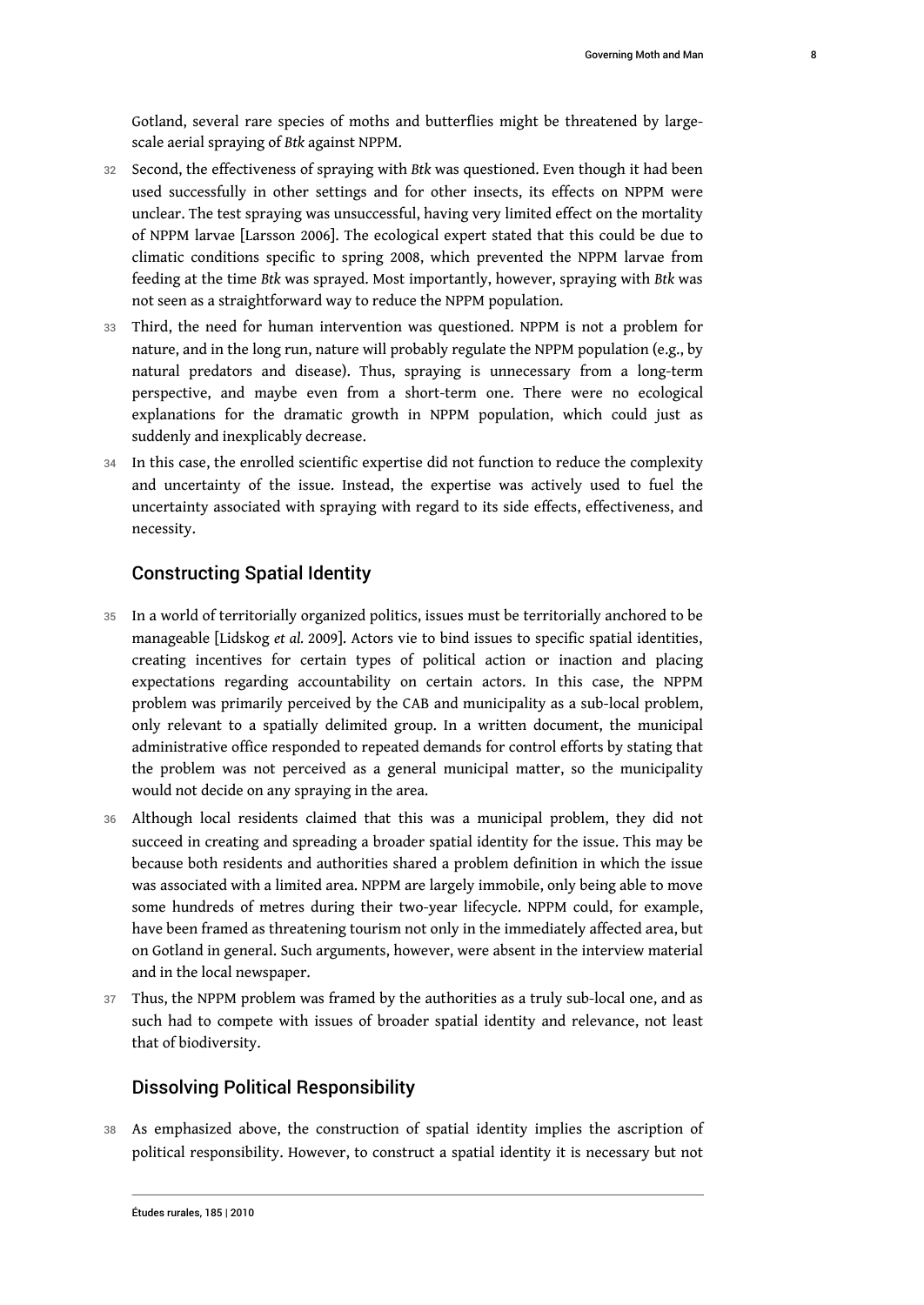sufficient to attribute political responsibility. There is also a need to identify what actors are best suited to take action and be responsible for developing and implementing rules [Winter ed. 2006]. As seen above, reducing the complexity of and constructing a spatial identity for an issue involves drawing boundaries and making demarcations. These boundaries influence what tasks, mandates, responsibilities, and identities are ascribed to various actors, resulting in certain actors being seen as central to the regulatory work, while others are seen as peripheral.

- 39 Politicians raised questions of whether this issue was a public or private matter. Some of them perceived the issue as similar to that of annoying bees – something for citizens to cope with as private persons – whereas others saw it as a public matter concerning public health and general welfare. However, even those who framed the issue in public terms pondered who should be responsible – the landowners, municipality, or CAB.
- 40 Thus, a situation of "organized irresponsibility" was constructed [Beck 1995], in which no clear political responsibility for the issue was established, and politicians and civil servants could present themselves as powerless or at least as possessing circumscribed power because of the issue's complexity.

#### Distributing Economic Responsibility

- <sup>41</sup>Both proposed abatement strategies clearing pines or spraying with *Btk* needed funding to be implemented. As in many other regulatory areas, it is often insufficient simply to construct and assign political responsibility for an issue (Who should decide?), if no attention is also paid to assigning economic responsibility (Who should pay?) for a regulation [Gunningham and Grabosky 1998; Braithwaite 2002].
- 42 The large number of landowners in the area made it hard to propose large-scale pine clearing as an option. Restricted clearing of the area was deemed likely to be ineffective, because it would only result in NPPM flying to other nearby pines. There would be a need to negotiate with all the landowners if pine clearing were chosen as an efficient way to eliminate NPPM from populated places. However, politicians and civil servants made no concerted effort to encourage landowners to fell their pines, possibly because it was seen as a fruitless enterprise: not all landowners were summer cottagers, and absentee landowners had few incentives to clear infested trees. Neither was there any discussion of economic compensation to landowners, meaning that no incentive structure was constructed to encourage clearing; instead, land ownership was framed as an obstacle to this abatement strategy.
- 43 Spraying might have made clearing unnecessary. However, in the political process, nobody would take responsibility for the economic cost of spraying. Whereas the cost of test spraying was partly covered by the municipality (a municipal grant of  $\epsilon$  14,000) and partly by the landowners (organizing and conducting the spraying), the cost of fullscale spraying was not discussed at all. By not allocating public resources for spraying, or not even discussing how to finance it, the land ownership structures became part of the problem of how to arrange spraying.
- 44 Thus, by not making any preparations for how to cover abatement costs, an additional obstacle to spraying was constructed. Even if spraying had been permitted, it could well have been hard to persuade landowners to allocate resources for it.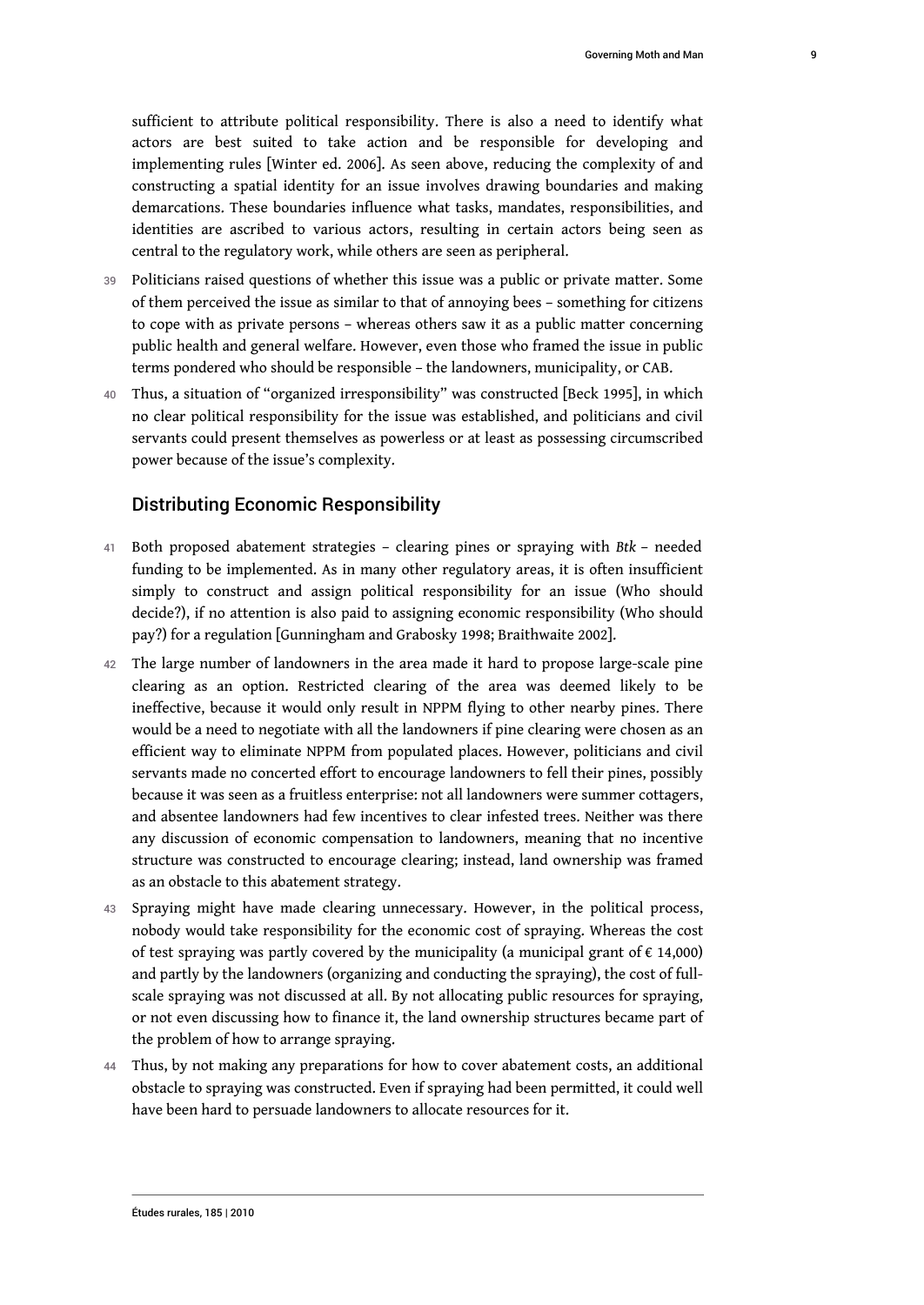# Inventing Complexity, Enacting Uncertainty

- 45 This paper concerns how actors tried to render an issue governable. I have argued that regulatory objects are neither immutable nor complete entities. Adopting this perspective means paying attention to how actors shape regulatory entities. Actors can ascribe an issue certain characteristics, such as being local or global in scope, calculable or indeterminate, curable or incurable, and robust or vulnerable. In doing so, they also make assumptions about appropriate remedies, relevant knowledge, and how to distribute responsibilities.
- 46 Despite strong mobilization and claim-making activities, local residents failed to garner support for their problem definition and suggested remedy. This occurred because public agencies and political representatives developed an alternative understanding of the issue, and framed it so that uncertainties concerning the need, side effects, and effectiveness of spraying in combination with the complexity of how to arrange (decide on and fund) the spraying were put in the centre. No actors were constructed who were definitively ascribed responsibility for the issue and assigned the ability to act. In addition, the local population failed to assign a broader spatial identity to the issue or mobilize extralocal allies. By inventing complexity (concerning organization and responsibility) and enacting uncertainty (thereby favouring a specific standpoint), the CAB and municipality succeeded in slowing down the process and postponing decisionmaking, making it harder for the local population to continue mobilizing. Briefly stated, they constructed a regulatory object that was poorly equipped for political intervention, in contrast to the object that the local residents constructed and tried to spread.
- 47 Although the local population held a rather homogenous view of the CAB and municipality, there was actually a divergent understanding of the NPPM issue inside these bodies. If the local residents had been aware of this, they could have used the knowledge strategically to build a coalition with those civil servants and politicians whose understanding was close to theirs. In addition, as emphasized above, the local population failed to construct a broader spatial identity for the NPPM problem.
- 48 However, it is too early to state that the battle is over. Obviously, future developments are hard to predict and depend on factors such as the future development of the NPPM population, action taken by local residents, and media attention to the issue. Furthermore, a new ally of the local population may now enter the stage: medical expertise. In June 2009, an article was published in the *Journal of the Swedish Medical Association* [Holm *et al.* 2009] entitled "NPPM: a Great Health Problem in Southern Gotland." Based on a postal survey conducted in summer 2006, the article reported that 18% of residents had symptoms on their skin and mucous membranes. In the most exposed community, almost 90% of respondents (80 of 92) stated that they had symptoms.
- 49 Whereas entomologists have nature as their field of competence, and mainly discuss the ecology of NPPM, medical science puts human beings at the centre. This epistemic shift in scientific understanding of the issue may change its framing, and human nuisance in the form of allergic reactions may become more important in future definitions of the problem. The constructed regulatory object is not immutable, but is open to negotiation and reconfiguration in the near future.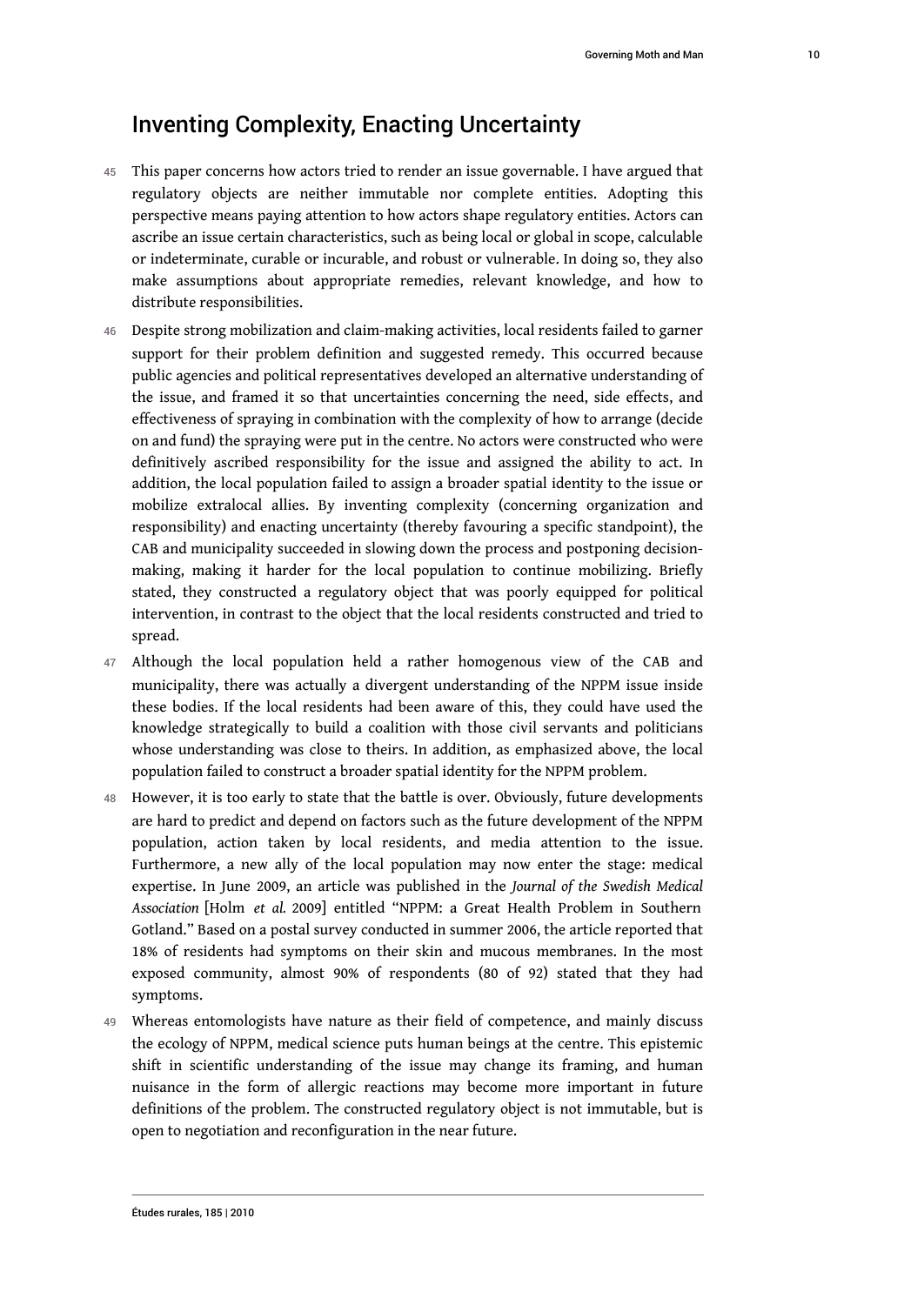50 The NPPM problem has only been temporarily alleviated. In spring 2010, residents may again mobilize to press for spraying, or at least demand that public bodies do something to limit the NPPM population.

## **BIBLIOGRAPHIE**

**Aimi, A., S. Larsson, C. Ronnås, J. Frazao and A. Battisti** — 2008, "Growth and Survival of Larvae of *Thaumetopoea pinivora* inside and outside a Local Outbreak Area", *Agricultural and Forest Entomology* 10: 225-232.

**Beck, U.** — 1995, *Ecological Politics in an Age of Risk.* London, Sage.

**Berry, J.M.** — 2002, "Validity and Reliability Issues in Elite Interviewing", *Political Science & Politics* 35 (4): 679-682.

**Braithwaite, J.** — 2002, *Restorative Justice and Responsive Regulation.* Oxford, Oxford University Press.

**Desmond, M.** — 2004, "Methodological Challenges Posed in Studying an Elite in the Field", *Area* 36 (3): 262-269.

**Fagrell, B., G. Jörneskog, A.C. Salomonsson, S. Larsson and G. Holm** — 2008, "Skin Reactions Induced by Experimental Exposure to Setae from Larvae of the Northern Pine Processionary Moth *(Thaumetopoea pinivora)", Contact Dermatitis* 59: 290-295.

**Fischer, F.** — 2003, *Reframing Public Policy. Discursive Politics and Deliberative Practices.* Oxford, Oxford University Press.

**Gunningham, N. and P. Grabosky** — 1998, *Smart Regulation. Designing Environmental Policy.* Oxford, Clarendon Press.

**Hajer, M. and H. Wagenaar** — 2003, *Deliberative Policy Analysis. Understanding Governance in the Network Society.* Cambridge, Cambridge University Press.

**Holm, G.** *et al.* — 2009, "Tallprocessionsspinnare – stort hälsoproblem på södra Gotland", *Läartidningen* 106 (31-32): 1891-1894.

**Irwin, A. and M. Michael** — 2003, *Science, Social Theory and Public Knowledge.* Maidenhead, Open University Press.

**Larsson, S.** — 2006, "Effekt av Bt på larver av tallprocessionsspinnaren. Utvärdering." Uppsala, Swedish University of Agricultural Sciences, Department of Entomology.

**Lidskog, R.** — 2008, "Scientised Citizens and Democratised Science. Re-assessing the Expert-Lay Divide", *Journal of Risk Research* 1 1 (1-2): 69-86.

**Lidskog, R., L. Soneryd and Y. Uggla** — 2009, *Trans-boundary Risk Governance.* London, Earthscan.

**Melucci, A.** — 1989, *Nomads of the Present. Social Movements and Individual Needs in Contemporary Society.* London, Raduis.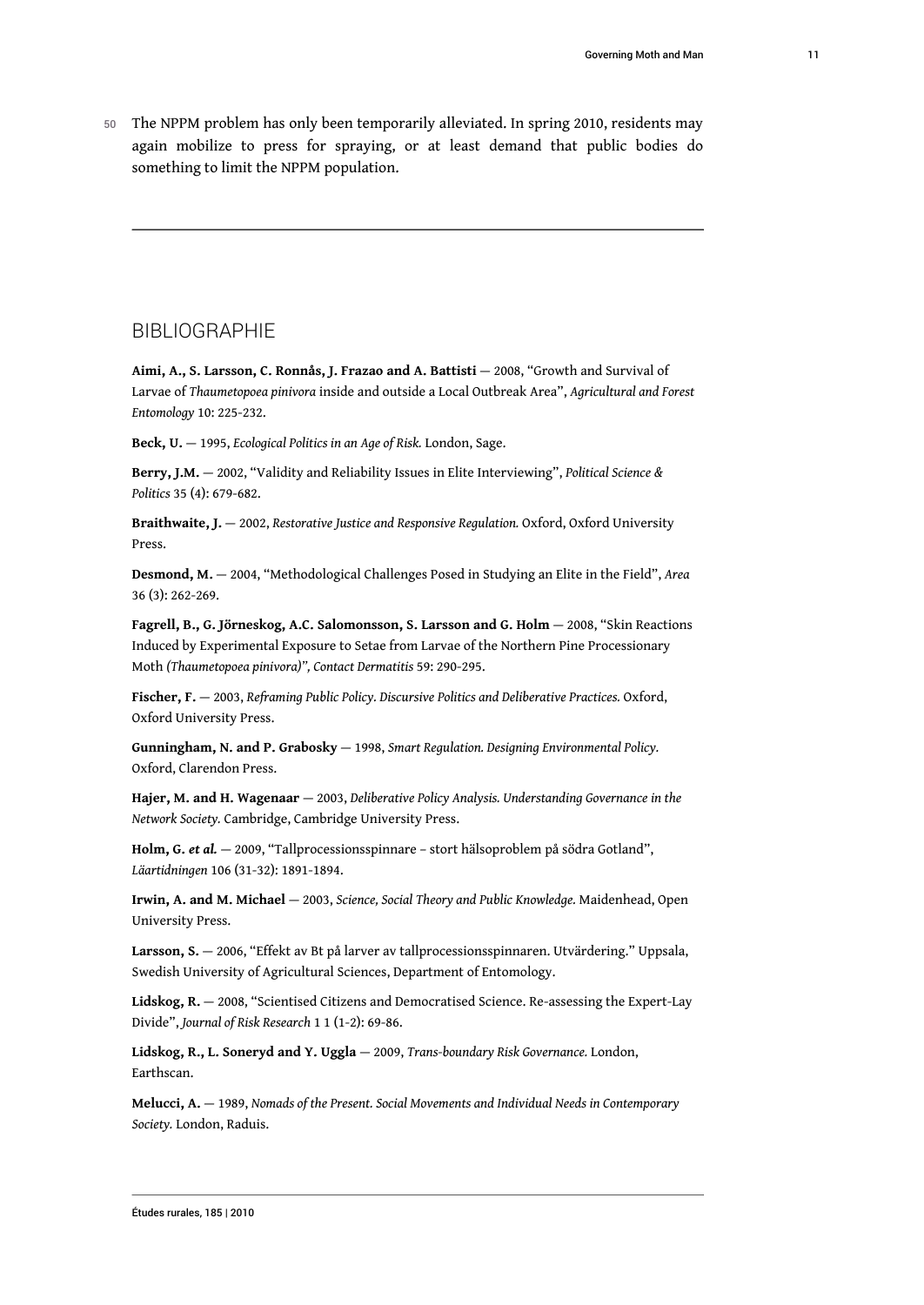**Odendahl, T. and A.M. Shaw** — 2002, "Interviewing Elites", in J.F. Gubrium and J.A. Holstein eds., *Handbook of Interview Research. Context and Methods.* London, Sage: 299-316.

**Power, M.** — 2007, *Organized Uncertainty. Designing a World of Risk Management.* Oxford, Oxford University Press.

**Renn, O.** — 2008, *Risk Governance: Coping with Uncertainty in a Complex World.* London, Earthscan.

**Richards, D.** — 1996, "Elite Interviewing: Approaches and Pitfalls", *Politics* 16 (3): 199-204.

**Rose, N.** — 1999, *Powers of Freedom. Reframing Political Thought.* Cambridge, Cambridge University Press.

**Smith, J.A. and M. Osborn** — 2003, "Interpretative Phenomenological Analysis", in J.A. Smith ed., *Qualitative Psychology. A Practical Guide to Research Methods.* London, Sage: 51-80. .

**Uggla, Y.** — 2010, "The Values of Biological Diversity: a Travelogue", *Journal of Environmental Planning and Management* 53 (1): 91-105.

**Winter, G. ed.** — 2006, *Multilevel Governance of Global Environmental Change: Perspectives from Science, Sociology and the Law.* Cambridge, Cambridge University Press.

## **NOTES**

I wish to thank Karin Gustafsson, Department of Sociology, Örebro University, for her constructive comments on an earlier version of the manuscript. The study was financed by the Swedish Research Council for Environment, Agricultural Sciences and Spatial Planning.

See "Minnesanteckningar: Arbetsgrupp om tallprocessionsspinnaren." Visby, County Administrative Board of Gotland, 22 March 2005.

See "Skrivelse angående tallprocessionsspinnaren." Visby, County Administrative Board of Gotland, 26 April 2005.

See "Yttrande: Bekämpning av Tallprocessionspinnaren (TPS) på södra Gotland' Dnr 2006/0080-44." Gotlands Kommun, Ledningskontoret, 28 February 2006.

See "Yttrande: Bekämpning av Tallprocessionspinnaren (TPS) på södra Gotland' Dnr 2006/0080-44." Gotlands Kommun, Ledningskontoret, 28 February 2006.

# RÉSUMÉS

#### Résumé

Ce texte analyse, dans la partie méridionale de l'île de Gotland, située sur la côte sud-est de la Suède, le traitement politique de l'invasion de la mite, un insecte provoquant des réactions allergiques chez l'homme. Compte tenu de cette nuisance et de ses effets possibles à terme sur le tourisme, la population affectée exigea l'aspersion de produits pour réduire et contrôler cet insecte. Cependant, on se prononça contre ce type de traitement, et ce en raison du manque de connaissances quant à ses répercussions écologiques, notamment sur la biodiversité. Des